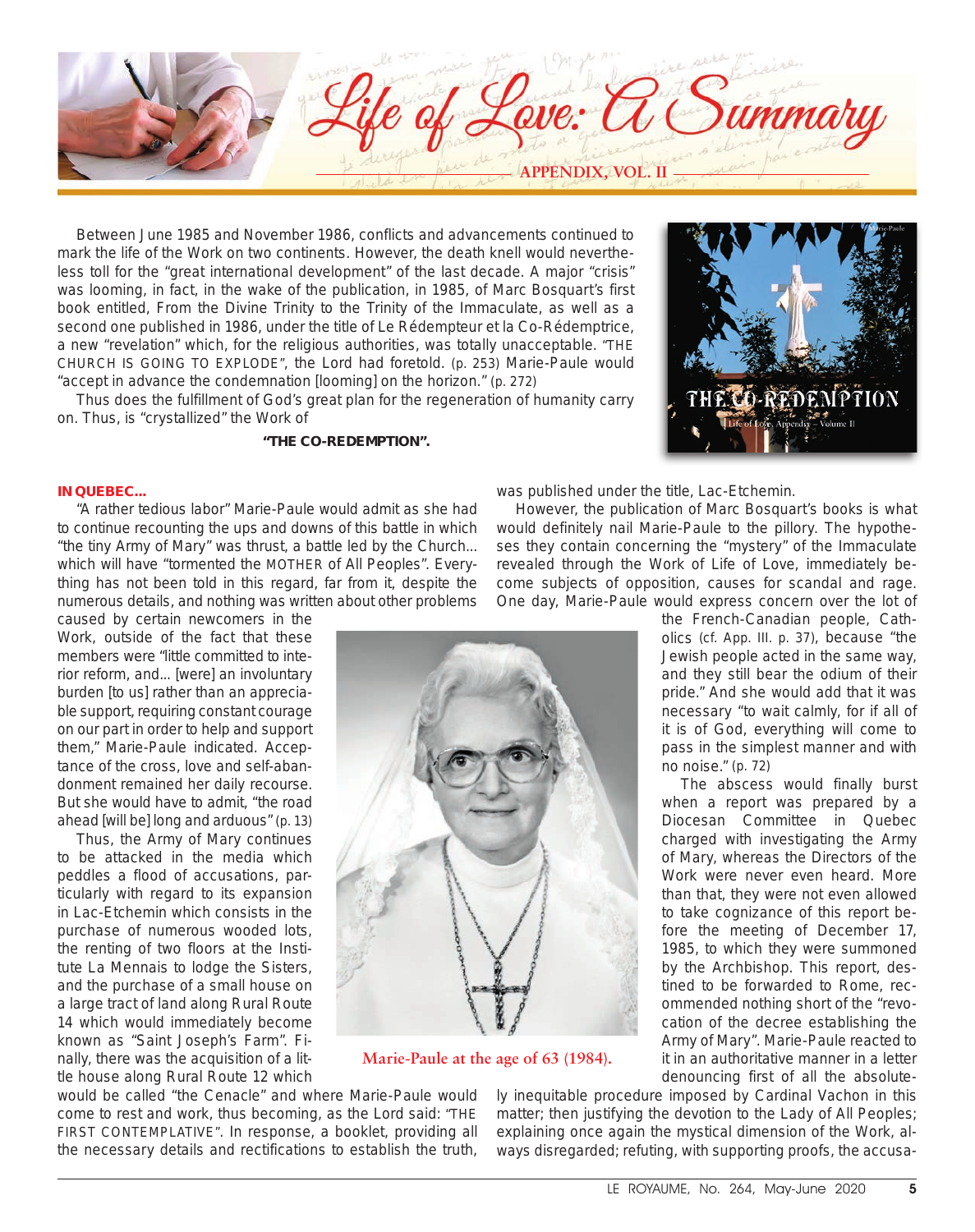tions of disobedience, of promoting a personality cult towards her, of founding Works without approval; and shedding light on many other supposed deviations. (cf. pp. 128-133). And Heaven would send its support. On December 20, Marie-Paule "heard": *"YOU WILL ASK MONSIGNOR KABONGO TO BE YOUR SPIRITUAL DIRECTOR,"* he who was none other than Pope John Paul II's private secretary. (p. 133)

Then, Msgr. Kabongo asked to also receive the complete series of *Life of Love*, and to be able to meet with Marie-Paule. *"A mystical soul"* himself, he said, on the day of that meeting, that he was honored to receive the foundress of the Army of Mary. He encouraged her to *"stay there",* for she is always ready to withdraw into the background, praying that God would give her *"the strength to carry on with this work to the very end"*. There was also a meeting with the Archbishop of L'Aquila, Archbish-

# **... AND IN EUROPE**

Already the previous September, Father Mélançon had had to make an urgent trip to Rome to meet with Monsignor Kabongo, for pressure had been exerted on top-level authorities to prevent Father Denis from accompanying the Sons of Mary to Rome as their Moderator. The fate of the seminarians was at stake, for as Cardinal Vachon had said to Father Denis' Superior: *"It's all got to be wiped out and those future priests made to disappear."* (p. 70) Finally, several steps, facilitated by Msgr. Kabongo, brought about a positive outcome and allowed the Sons of Mary to return to the Eternal City. On the following October 14, Marie-Paule "learned" that the Pope was the one who saved the Community by ordering his secretary to urge Father Denis to come to Rome and bring the students.

Moreover, in France, things were not going well at all with the Militia of Jesus Christ. Influenced by the defamatory articles published by



**Msgr. Emery Kabongo His Exc. Mario Peressin**





**Rome, December 4, 1985 - General Audience with Pope John Paul II.**

the press in Quebec which was fed by an ecclesiastical *"mafia"* (*"there is a false church – 'smoke of Satan' – which is at work at the center of Christianity, as in Quebec"* (p. 295), certain members of the Order went on the warpath, strongly attacking the Army of Mary. The Master General of the Militia had already openly expressed his reservations concerning *Life of Love,* so it was not surprising that Marc's book, presenting Marie-Paule as the figure of a new reality, the "Trinity of the Immaculate", would provoke an outcry against her. The break became inevitable and the Militia would lose, in one shot, 2,000 members who, being faithful to the Work, would resign, fulfilling what had been foretold earlier and passed on by Marie-Paule: *"the Army of Mary would one day be alone to wage the good fight"*. (p. 138) (It should be noted that the Marian Movement of Priests had already separated itself from the Army of Mary, as Raoul Auclair noted in a letter addressed to the Master General on November 26, 1986.)

During the period covered by this volume, Marie-Paule, accompanied by a few collaborators, made four trips to Italy. The first one took place from November 28 to December 9, 1985. On that occasion, Father Mélançon gave to Msgr. Kabongo (but it was also intended for the Holy Father), Raoul Auclair's recently published book, *L'Homme Total dans la Terre Totale,* as well as the first three chapters of Marc Bosquart's second book.

essin; the visit of a building at L'Aquila which could accommodate the proposed Seminary, once the necessary refurbishing work will have been completed. Finally, Marie-Paule met with Msgr. Kabongo who accepted to become her spiritual director and gave her judicious advice. With regard to *Life of Love*  which he was reading, he did not hesitate to say: *"These books could convert the entire world, even the bishops."* (p. 199)

As Marie-Paule had foreseen, it was not long before there were attacks against Archbishop Peressin. In March, the Congregation for the Religious, spurred on by Cardinal Vachon, forbade his helping the Sons of Mary. Father Mélançon wrote to him to enlighten and encourage him through his personal testimonial, but also to remind him of his own words, *"We don't need degrees to see that we are dealing with good people."* (p. 207) His Excellency also received a testimonial from Father Philippe, and he would then choose to go ahead with his action in favor of the Community of the Sons of Mary. Thus, on March 25, 1986, he issued a decree establishing the Aquilanian Seminary, appointing Father Denis Laprise as its Rector.

During the third trip from May 22 to June 3, 1986, there was the ordination to the priesthood by the Pope of a first Son of Mary; the founding at L'Aquila of the missionary branch of the Community, the Sons and Daughters of the Immaculate Heart of Mary; and a meeting with Bishop van Lierde during

op Peressin, who expressed the desire to become the *"Father"* of the Community of the Sons and Daughters of Mary and who also hoped to welcome some Sisters in his impoverished diocese with its great needs. At his audience on December 4, the Pope would shake Marie-Paule's hand and bless her.

On January 1, 1986, Archbishop Peressin officially became the Protector of the Community of the Sons and Daughters of Mary and, on February 2, he issued a decree giving the Community of the Sons of Mary a moral and juridical personality as an Association working in the Diocese of L'Aquila.

Marie-Paule's second trip occurred between February 20 and March 3, during which there was a general audience with the Holy Father who drew a cross on Marie-Paule's forehead, saying: *"I bless the Daughters of Mary";* the ordination to the diaconate of a Son of Mary by Archbishop Per